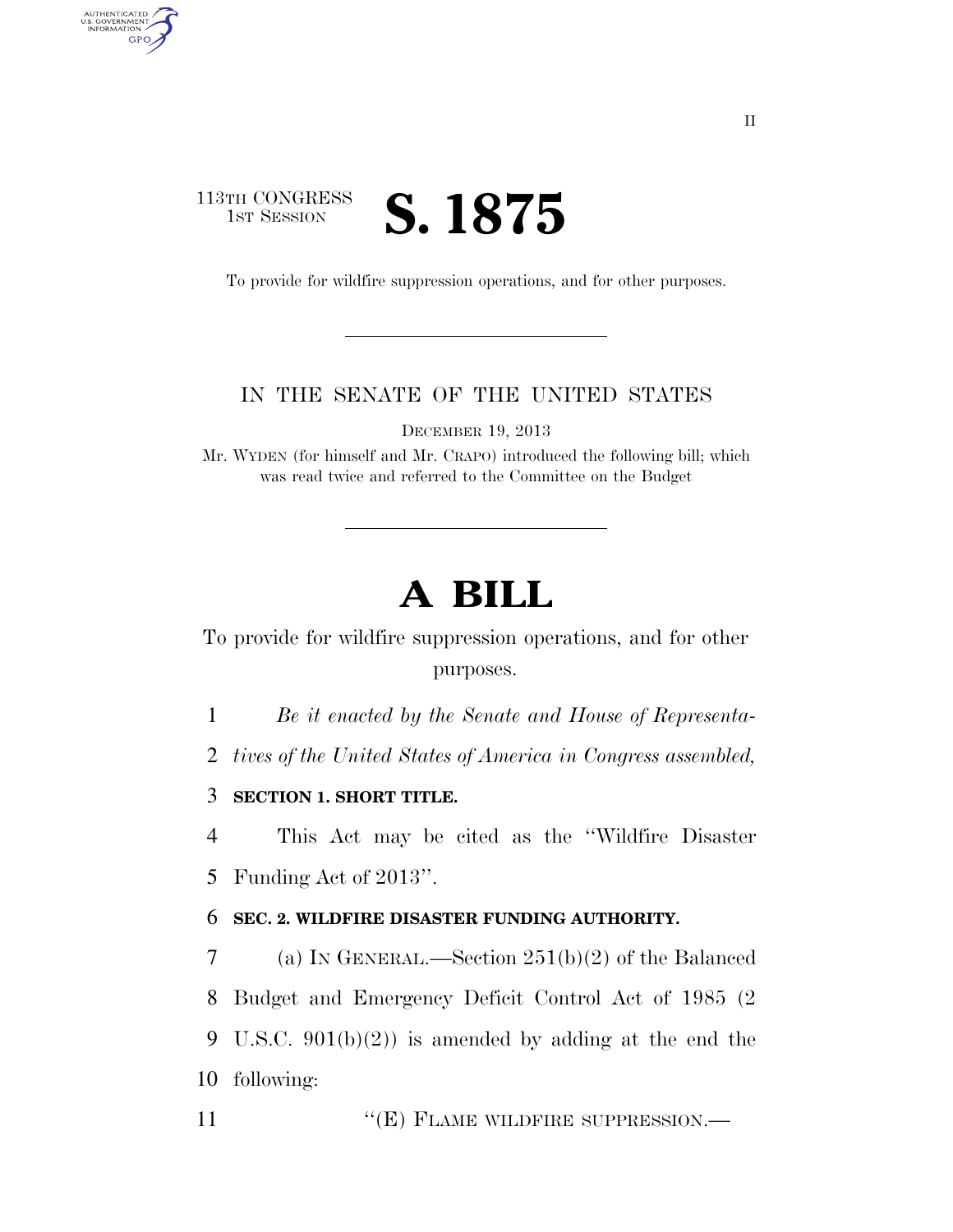| $\mathbf{1}$   | "(i) If a bill or joint resolution mak-      |
|----------------|----------------------------------------------|
| $\overline{2}$ | ing appropriations for a fiscal year is en-  |
| 3              | acted that specifies an amount for wildfire  |
| $\overline{4}$ | suppression operations in the Wildland       |
| 5              | Fire Management accounts at the Depart-      |
| 6              | ment of Agriculture or the Department of     |
| $\tau$         | the Interior, then the adjustments for that  |
| 8              | fiscal year shall be the amount of addi-     |
| 9              | tional new budget authority provided in      |
| 10             | that Act for wildfire suppression operations |
| 11             | for that fiscal year, but shall not exceed   |
| 12             | $$2,689,000,000$ in additional new budget    |
| 13             | authority in each of fiscal years 2014       |
| 14             | through $2021$ .                             |
| 15             | "(ii) As used in this subparagraph—          |
| 16             | $\lq\lq$ the term 'additional new            |
| 17             | budget authority' means the amount           |
| 18             | provided for a fiscal year, in excess of     |
| 19             | 70 percent of the average costs for          |
| 20             | wildfire suppression operations over         |
| 21             | the previous 10 years, in an appro-          |
| 22             | priation Act and specified to pay for        |
| 23             | the costs of wildfire suppression oper-      |
| 24             | ations; and                                  |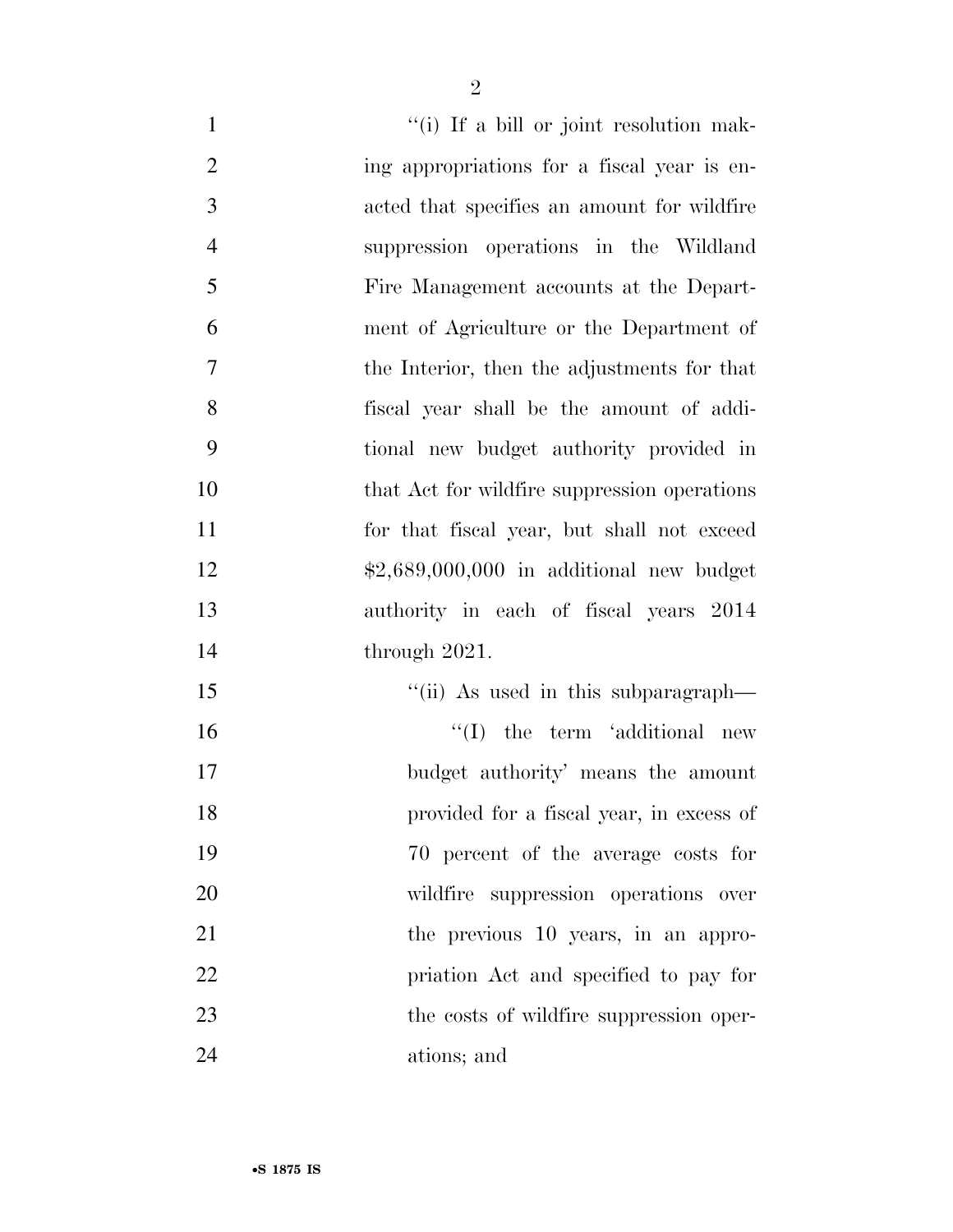| $\mathbf{1}$   | $\lq\lq$ (II) the term 'wildfire suppres-                |
|----------------|----------------------------------------------------------|
| $\overline{2}$ | sion operations' means the emergency                     |
| 3              | and unpredictable aspects of wildland                    |
| $\overline{4}$ | firefighting including support, re-                      |
| 5              | sponse, and emergency stabilization                      |
| 6              | activities; other emergency manage-                      |
| 7              | ment activities; and funds necessary                     |
| 8              | to repay any transfers needed for                        |
| 9              | these costs.                                             |
| 10             | "(iii) The average costs for wildfire                    |
| 11             | suppression operations over the previous                 |
| 12             | 10 years shall be calculated annually and                |
| 13             | reported in the President's Budget submis-               |
| 14             | sion under section $1105(a)$ of title 31,                |
| 15             | United States Code, for each fiscal year.".              |
| 16             | (b) DISASTER FUNDING.—Section $251(b)(2)(D)$ of          |
|                | 17 the Balanced Budget and Emergency Deficit Control Act |
|                | 18 of 1985 (2 U.S.C. 901(b)(2)(D)) is amended—           |
| 19             | $(1)$ in clause $(i)$ —                                  |
| 20             | $(A)$ in subclause $(I)$ , by striking "and" and         |
| 21             | inserting "plus";                                        |
| 22             | $(B)$ in subclause $(II)$ , by striking the pe-          |
| 23             | riod and inserting "; less"; and                         |
| 24             | (C) by adding the following:                             |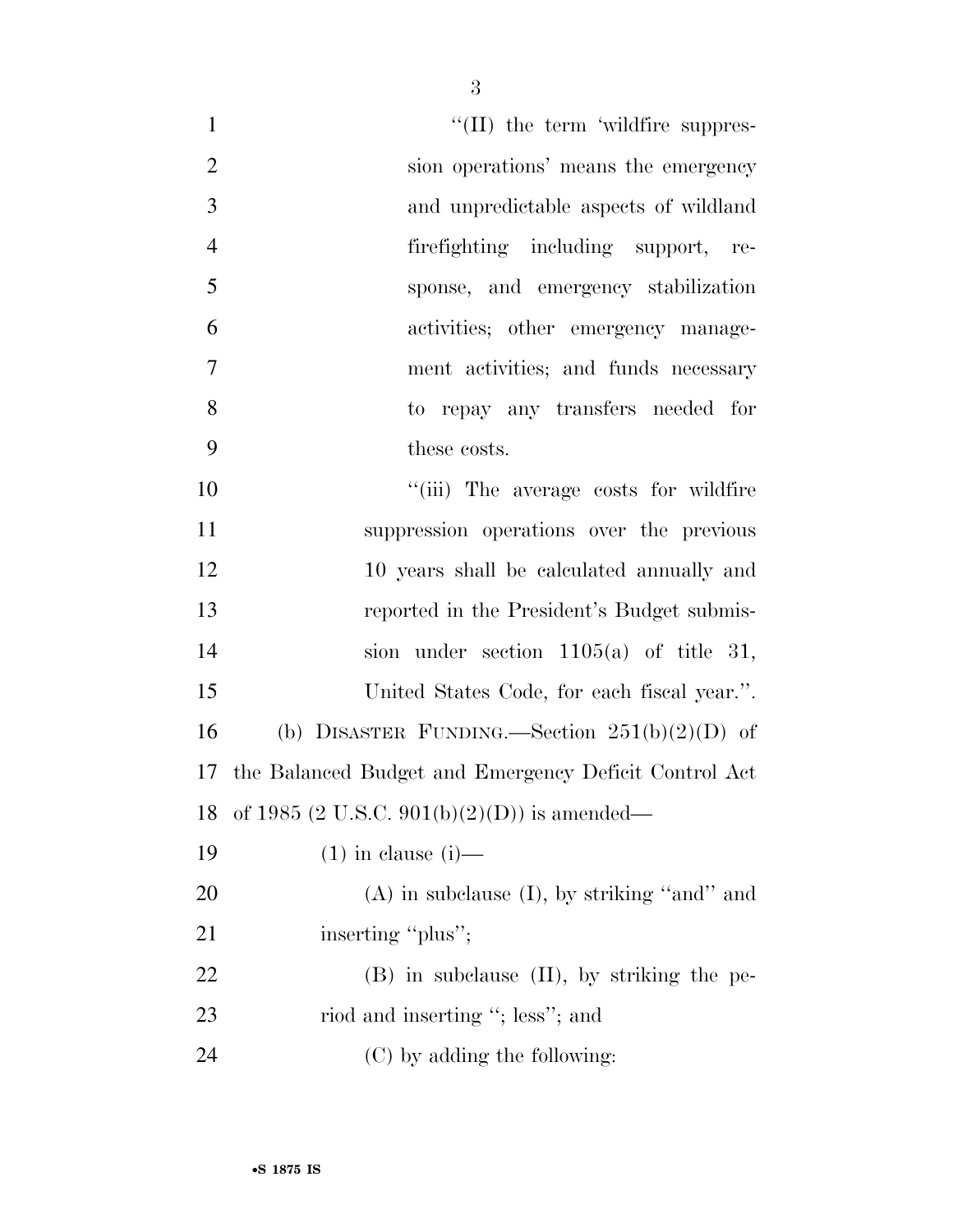| $\mathbf{1}$   | "(III) the additional new budget                             |
|----------------|--------------------------------------------------------------|
| $\mathbf{2}$   | authority provided in an appropriation                       |
| 3              | Act for wildfire suppression operations                      |
| $\overline{4}$ | pursuant to subparagraph $(E)$ for the                       |
| 5              | preceding fiscal year."; and                                 |
| 6              | $(2)$ by adding at the end the following:                    |
| $\tau$         | "(v) Beginning in fiscal year $2016$                         |
| 8              | and in subsequent fiscal years, the calcula-                 |
| 9              | tion of the 'average funding provided for                    |
| 10             | disaster relief over the previous 10 years'                  |
| 11             | shall include the additional new budget au-                  |
| 12             | thority provided in an appropriation Act                     |
| 13             | for wildfire suppression operations pursu-                   |
| 14             | ant to subparagraph $(E)$ .".                                |
| 15             | SEC. 3. REPORTING REQUIREMENTS.                              |
| 16             | If the Secretary of the Interior or the Secretary of         |
| 17             | Agriculture determines that supplemental appropriations      |
| 18             | are necessary for a fiscal year for wildfire suppression op- |
| 19             | erations, such Secretary shall promptly submit to Con-       |
| 20             | gress—                                                       |
| 21             | (1) a request for such supplemental appropria-               |
| 22             | tions; and                                                   |
| 23             | $(2)$ a plan detailing the manner in which such              |
| 24             | Secretary intends to obligate the supplemental ap-           |
|                |                                                              |